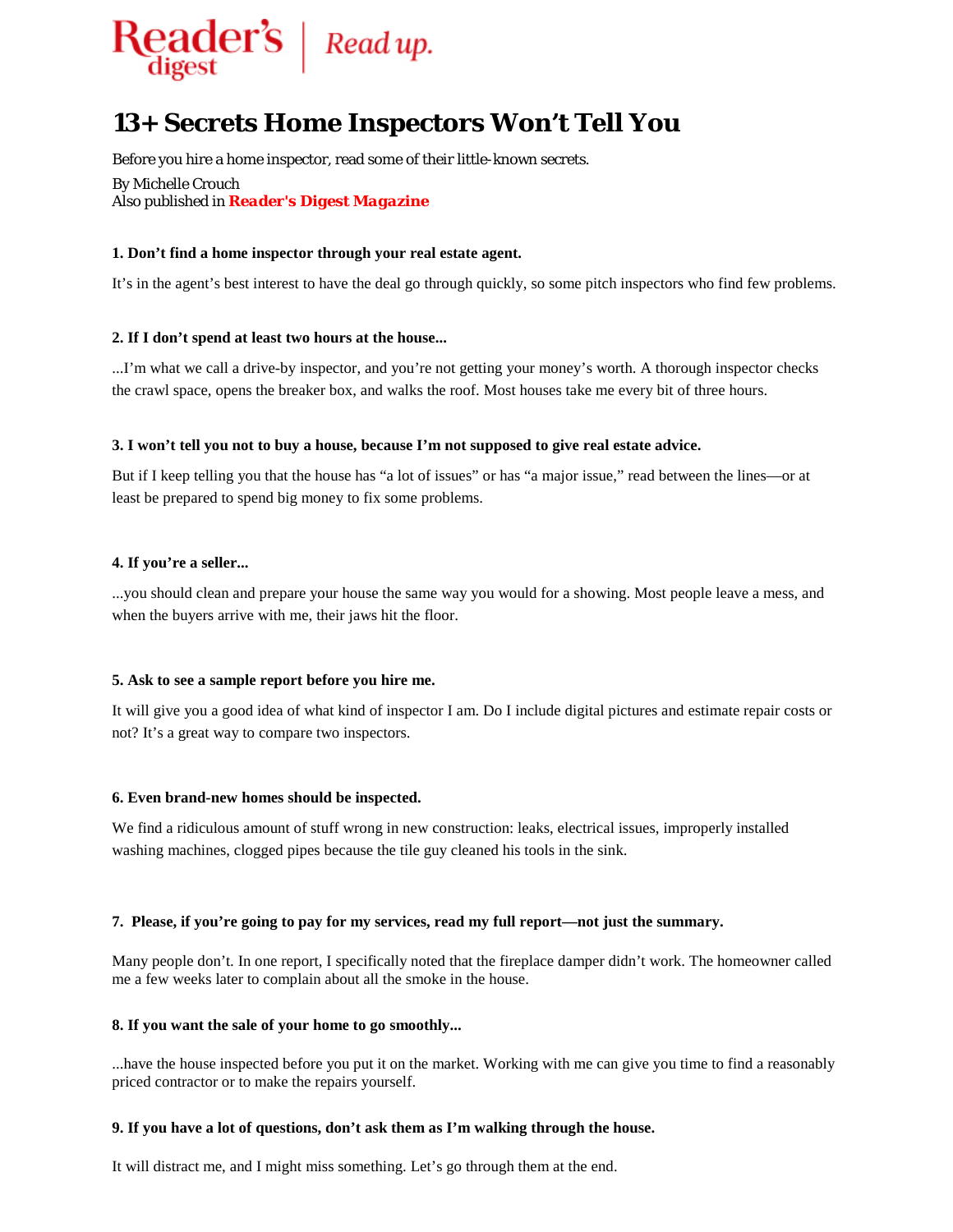#### **10. I can't see under the cement slab or inside the walls.**

So if a dishonest seller wants to go out of his way to hide defects, I might not be able to find them.

## **11. Some of the worst homes are those owned by do-it-yourselfers.**

I've seen toilets flushing with hot water, weird appliance hookups, and indoor electrical panels dangerously mounted outside in the elements. Hire a professional if you don't know what you're doing.

## **12. Roof and foundation issues can stop a sale fast.**

If you're selling and are not sure of their conditions, get a professional to evaluate them ahead of time—and make sure tree limbs are trimmed far away from the roof to prevent damage.

## **13. I've encountered every kind of hazard.**

Once, I was crawling underneath a bathroom, and I felt something strange beneath me. I looked down and discovered I was on a huge pile of double-edged razor blades. I took a picture of it because I thought no one would believe me.

## **13 +1 A growing number of people are having us inspect condos, co-ops, and even apartments before they move in.**

I can evaluate the space you'll be responsible for, and if it's a condo or co-op, I'll inspect the roof and boiler and let you know if you're likely to be hit with a capital charge in a year or two for the cost of a new one.

## **13 +2 . You should be there during the inspection of a house you're buying, so I can talk to you about what I find.**

A good inspector will also show you how to change the furnace filter, and where to find the main plumbing trap, electrical disconnect and water shutoff valve. If your inspector doesn't want you there for the inspection, that's a red flag.

## **13 +3 Sellers: If you have a detached garage, leave me the keys.**

And if you have an attic door in your closet, move your clothes out of the way. I'm not going to move your stuff, so if you don't make it accessible, it may hold up your deal because I'll have to come back another day.

## **13+ 4 Be especially careful if you're buying from a home flipper.**

Unfortunately, I've run into a lot of unethical flippers looking to make some quick money who intentionally hide problems.

## **13 +5. Some simple steps sellers can take before the inspection to save time and trouble later:**

Make sure every light fixture has a working bulb, test all electrical outlets, repair holes and cracks in drywall, have your carpets and air ducts cleaned, test your smoke detector and have your HVAC system serviced.

## **13 + 6. If you're building a house...**

...bring me in once before the drywall is put in, so I can look at the bones of the house as well as the plumbing and electrical work. If you wait until it's finished, a lot of the defects will be hidden.